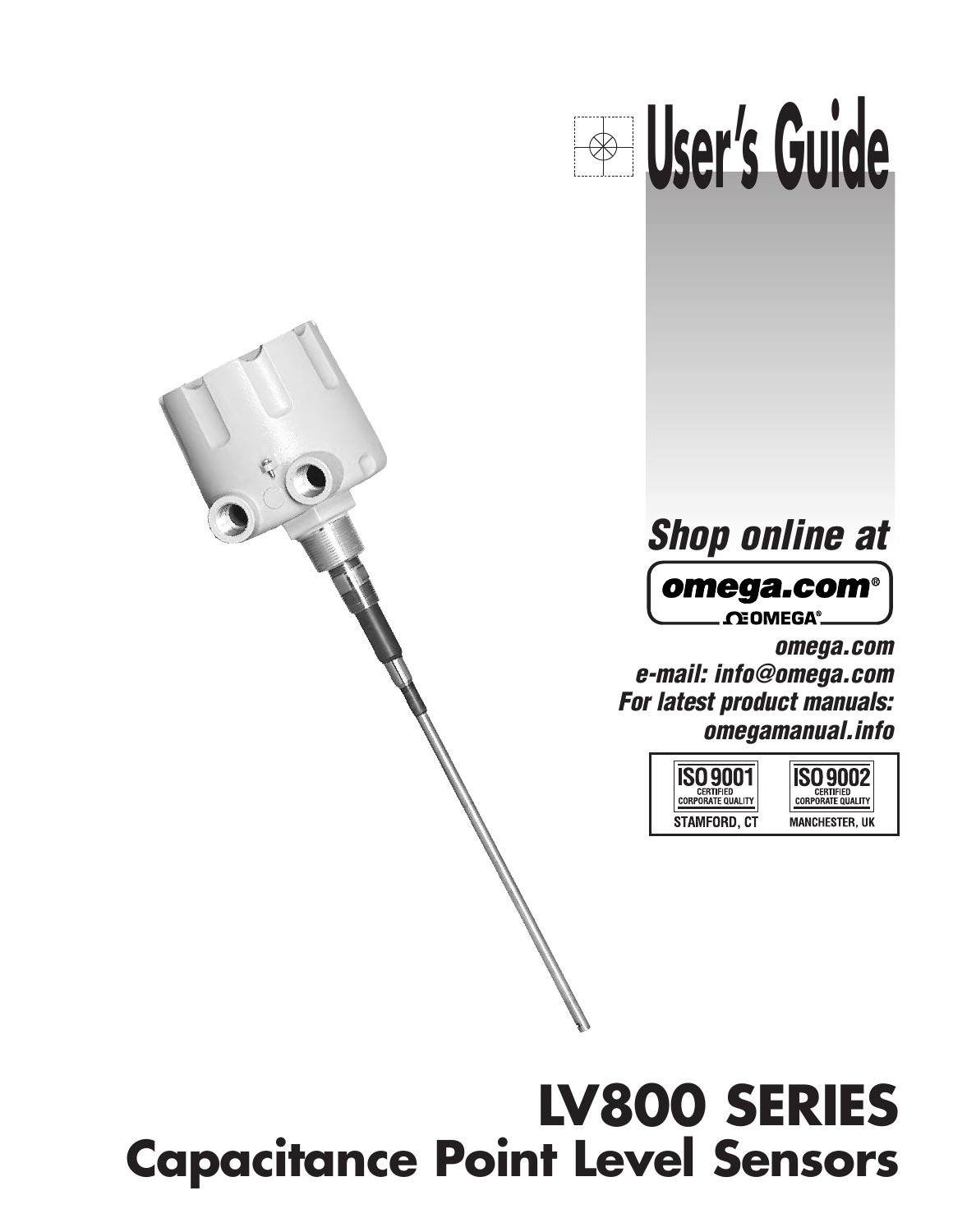

| <b>OMEGAnet<sup>®</sup> Online Service</b> |  |
|--------------------------------------------|--|
| omega.com                                  |  |

**Internet e-mail omega.com info@omega.com**

## **Servicing North America:**

| <b>U.S.A.:</b><br>ISO 9001 Certified         | One Omega Drive, P.O. Box 4047<br>Stamford, CT 06907-0047<br>TEL: (203) 359-1660<br>e-mail: info@omega.com                                                                                                                         | FAX: (203) 359-7700                                  |
|----------------------------------------------|------------------------------------------------------------------------------------------------------------------------------------------------------------------------------------------------------------------------------------|------------------------------------------------------|
| Canada:                                      | 976 Bergar<br>Laval (Quebec) H7L 5A1, Canada<br>TEL: (514) 856-6928<br>e-mail: info@omega.ca                                                                                                                                       | FAX: (514) 856-6886                                  |
|                                              | For immediate technical or application assistance:                                                                                                                                                                                 |                                                      |
|                                              | U.S.A. and Canada: Sales Service: 1-800-826-6342 / 1-800-TC-OMEGA®<br>Customer Service: 1-800-622-2378 / 1-800-622-BEST®<br>Engineering Service: 1-800-872-9436 / 1-800-USA-WHEN®<br>TELEX: 996404 EASYLINK: 62968934 CABLE: OMEGA |                                                      |
| Mexico:                                      | En Español: (001) 203-359-7803<br>FAX: (001) 203-359-7807                                                                                                                                                                          | e-mail: espanol@omega.com<br>info@omega.com.mx       |
|                                              | <b>Servicing Europe:</b>                                                                                                                                                                                                           |                                                      |
| <b>Benelux:</b>                              | Postbus 8034, 1180 LA Amstelveen, The Netherlands<br>TEL: +31 (0)20 3472121<br>Toll Free in Benelux: 0800 0993344<br>e-mail: sales@omegaeng.nl                                                                                     | FAX: +31 (0)20 6434643                               |
| <b>Czech Republic:</b>                       | Frystatska 184, 733 01 Karviná, Czech Republic<br>TEL: +420 (0)59 6311899<br>Toll Free: 0800-1-66342                                                                                                                               | FAX: +420 (0)59 6311114<br>e-mail: info@omegashop.cz |
| France:                                      | 11, rue Jacques Cartier, 78280 Guyancourt, France<br>TEL: +33 (0)1 61 37 2900<br>Toll Free in France: 0800 466 342<br>e-mail: sales@omega.fr                                                                                       | FAX: +33 (0)1 30 57 5427                             |
| Germany/Austria:                             | Daimlerstrasse 26, D-75392 Deckenpfronn, Germany<br>TEL: +49 (0)7056 9398-0<br>Toll Free in Germany: 0800 639 7678<br>e-mail: info@omega.de                                                                                        | FAX: +49 (0)7056 9398-29                             |
| <b>United Kingdom:</b><br>ISO 9002 Certified | One Omega Drive, River Bend Technology Centre<br>Northbank, Irlam, Manchester<br>M44 5BD United Kingdom<br>TEL: +44 (0)161 777 6611<br>Toll Free in United Kingdom: 0800-488-488<br>e-mail: sales@omega.co.uk                      | FAX: +44 (0)161 777 6622                             |

It is the policy of OMEGA Engineering, Inc. to comply with all worldwide safety and EMC/EMI regulations that apply. OMEGA is constantly pursuing certification of its products to the European New Approach Directives. OMEGA will add the CE mark to every appropriate device upon certification.

The information contained in this document is believed to be correct, but OMEGA accepts no liability for any errors it contains, and reserves the right to alter specifications without notice.

**WARNING:** These products are not designed for use in, and should not be used for, human applications.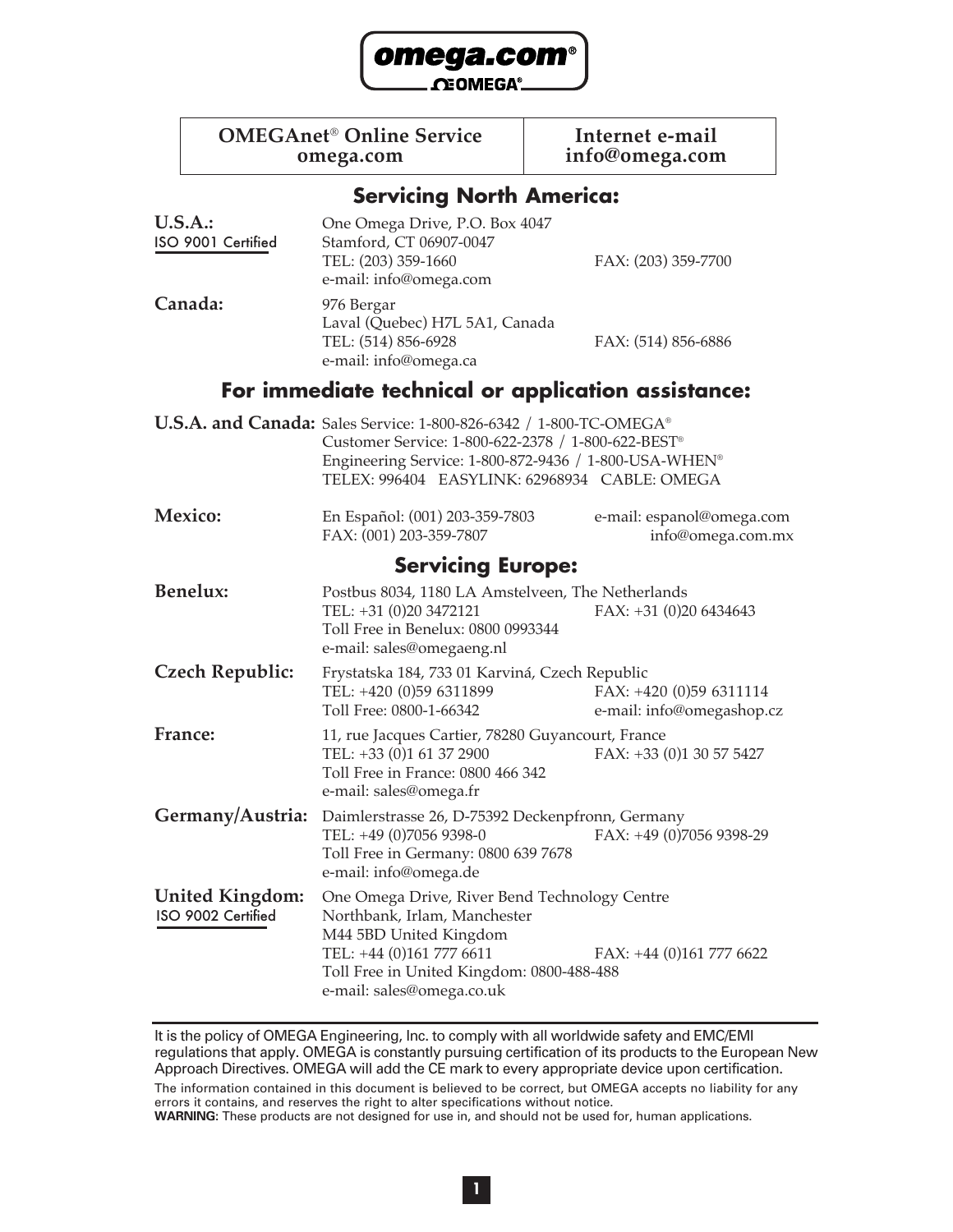## **LV800 SERIES**

 $\triangle$ This manual contains the information necessary to ensure a safe and successful installation. Please read and comply with the section on page 9 of this manual pertaining to SAFETY. Doing so will ensure proper operation of the equipment and the safety of all personnel.



Before discarding shipping container, please inspect it thoroughly and verify that all parts ordered are accounted for. Sometimes smaller parts become stuck under carton flaps and other packaging materials.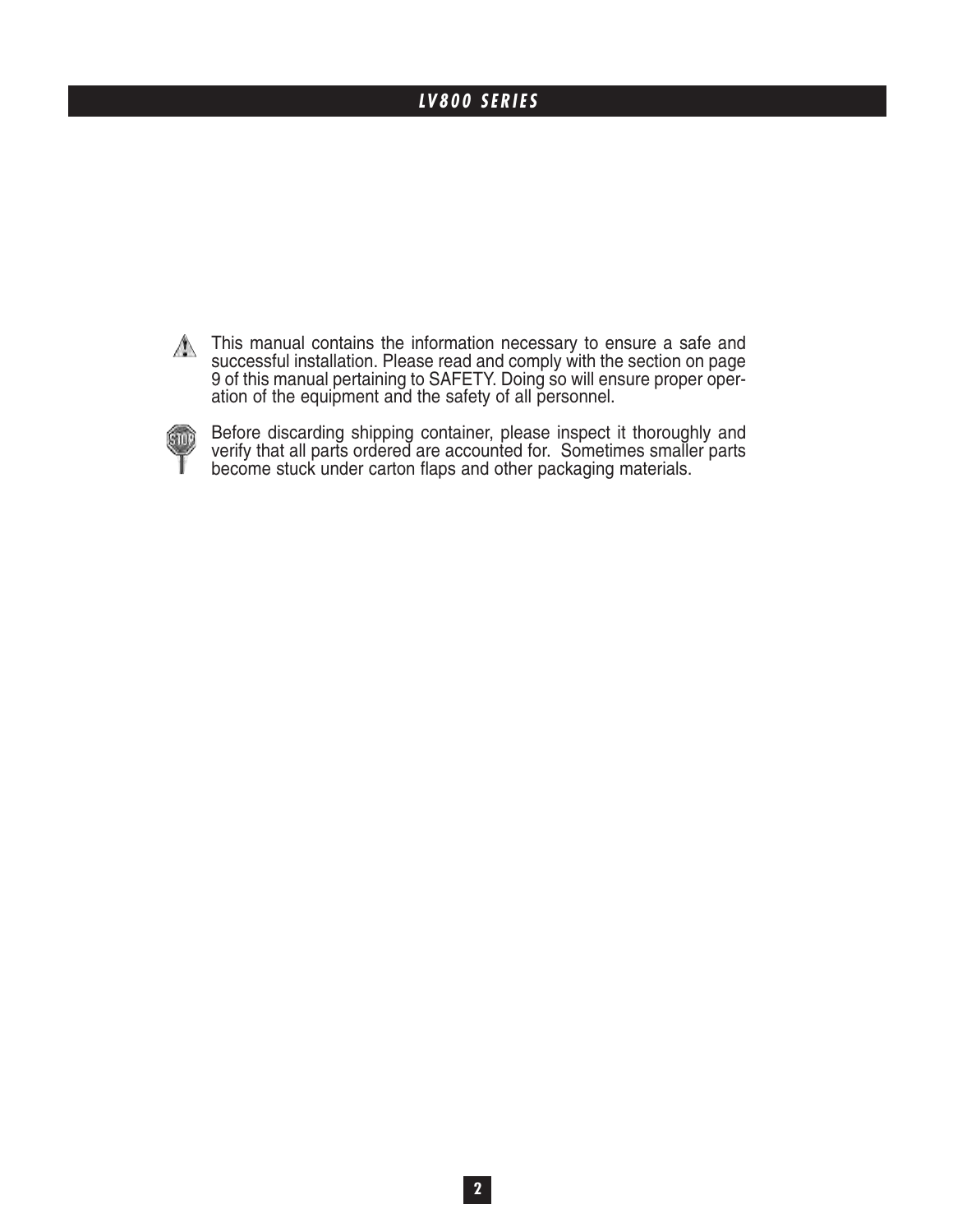## **PRE-INSTALLATION CONSIDERATIONS**

#### **Choosing a Location:** (See Figure 2)

- **1) Material Flow** When selecting a location for the LV800, choose a point in the vessel where the probe will be out of the direct flow of incoming and outgoing material to prevent any mechanical damage that may be caused by the pressure of the flow. The LV800 must be positioned at a point where incoming material will reach and cover the probe in its normal flow, and when receding, will flow away from the probe in an even manner. For best results, choose a position where a majority of the probe, not just the tip, will be covered. This is particularly important when detecting materials with low relative dielectric constants and low product densities. The unit will not operate as a "tip sensitive" device. For extended length models, allow for at least 8 to 12 inches (203-305 mm) of probe coverage. When sensing highly conductive materials, or those with a high dielectric constant, the LV800 can perform as a "tip sensitive" sensor.
- **2) Vessel Contact**  Select an area where the probe can not contact any internal structure elements of the vessel.
- **3) Driven Shield Penetration -** Select a location which ensures that the driven shield section protrudes into the vessel and is not recessed in the mounting neck.
- **4) Multiple Probe Proximity -** If more than one sensor is mounted in the vessel, do not place the sensors closer than 18 inches (457 mm) from one another.

#### **Cover Removal:** (See Figure 1)

Before loosening the cover, loosen or remove the cover lock screw. Spanner slots are incorporated on the top of the cover which should be used to loosen the cover from the housing. Use a flat bar for initial loosening. DO NOT use a strap or chain type wrench. Keep hands clear of threads on the cover and housing to avoid contact with the thread lubricant.



**Figure 1**

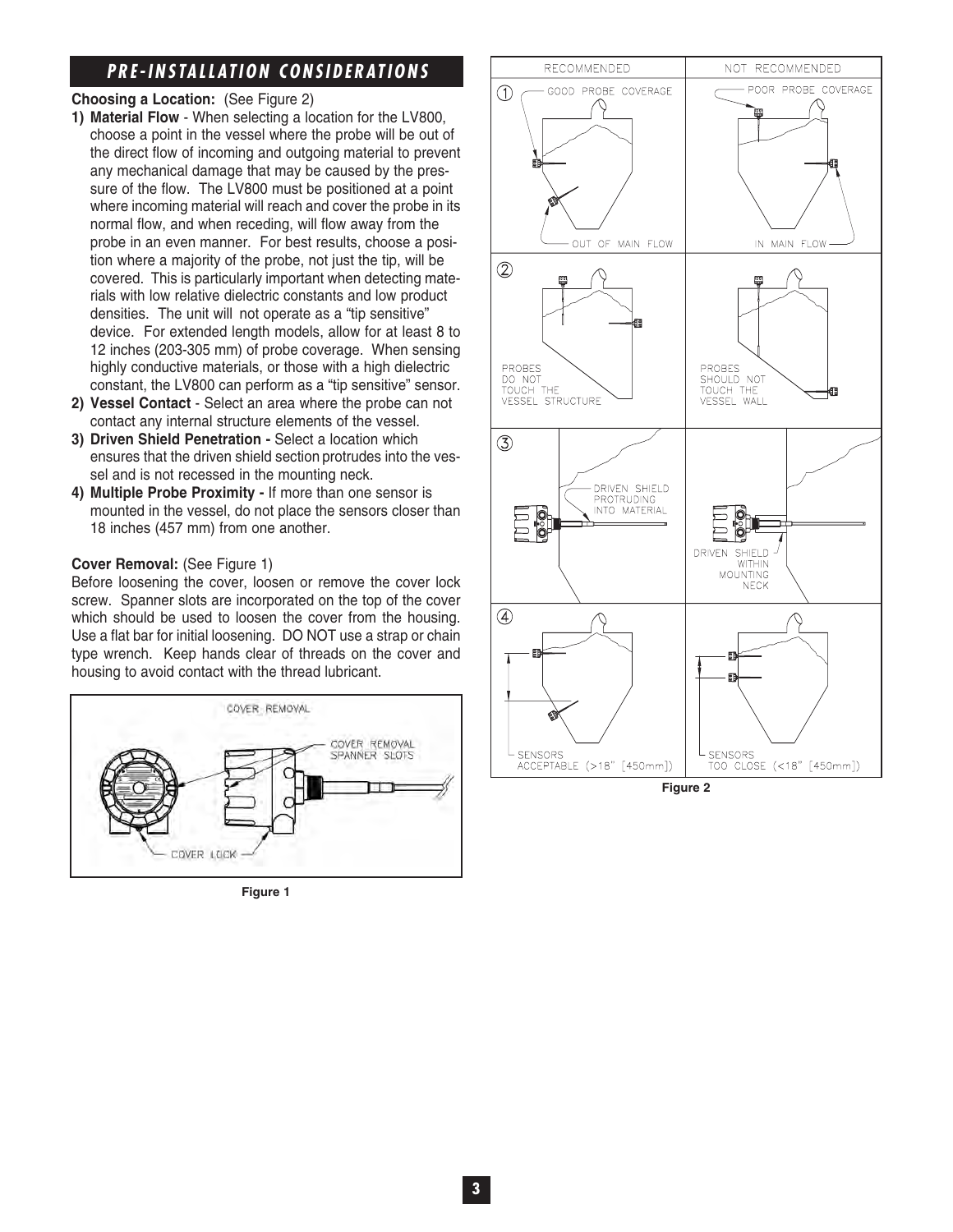## **MECHANICAL INSTALLATION**

#### **Standard, Food Grade and Stub Probe Mounting:**  (See Figures 3 & 4)

- **1)** Select a mounting location in accordance with the Pre-Installation Recommendations.
- **2)** If using a welded fitting, cut a hole into the side/top of the vessel corresponding to the mounting connection (1-1/4" NPT or 3/4" NPT). If using a mounting plate, cut a 2-1/2 inch (64 mm) center hole and six 11/32 inch(9mm) mounting holes (for 5/16" bolts) on a 7 inch (178 mm)bolt circle. Use mounting plate as a template.
- **3)** Weld fitting or attach mounting plate to vessel wall.
- **4)** Insert probe through fitting. Do not use sealant tapes (e.g. Teflon tape) or putties. When using the 1-1/4" NPT connection, grease threads with anti-seize then thread unit tightly into place by gripping and rotating housing. When using the 3/4" NPT connection, thread unit tightly into place by gripping and rotating 15/16 inch (24 mm) wrench flats provided on fitting. Continuity between sensor mounting point and vessel wall must be maintained to assure proper probe operation.

#### **DIMENSIONS ARE SHOWN IN INCHES WITH MILLIMETER EQUIVALENT IN BRACKETS**



**Figure 3**



## **ELECTRICAL INSTALLATION**

#### **Factory Wiring:**

The LV800 probe wires are connected to the backside of the PCB. DO NOT alter this connection. Doing will likely cause improper operation of the sensor.

#### **Permanently Connected Equipment:**

Disconnecting devices shall by included in the system installation. In installations were multiple circuits are used (i.e. independent circuits for power input and output relay), individual disconnects are required. The disconnects shall be within close proximity of the equipment, accessible to operators, and marked appropriately as the disconnect for the associated circuit. Assure the disconnect ratings are appropriately sized for the circuit protected (See Specifications).

#### **Circuit Separation:**

Two cable entry locations are provided to aid in maintaining separation of "hazardous live" (typically mains voltages such as 115VAC and 230VAC) and limited circuits (typically control voltages less than 30Vrms or 42.4VDC). However, since the LV800 single wiring compartment can not absolutely protect against physical contact between multiple circuits, it is required that all wiring used must have an insulation rating of 300V minimum, and a temperature rating of 80˚ C (176˚ F) minimum.

#### **AL Protective Earthing: ⊜**

Each LV800 is provided with a "protective conductor terminal" which shall be terminated to the local earth ground potential to eliminate shock hazard in the unlikely event of internal insulation breakdown. Select wire size that can carry in excess of the sum of all circuit's maximum amperage.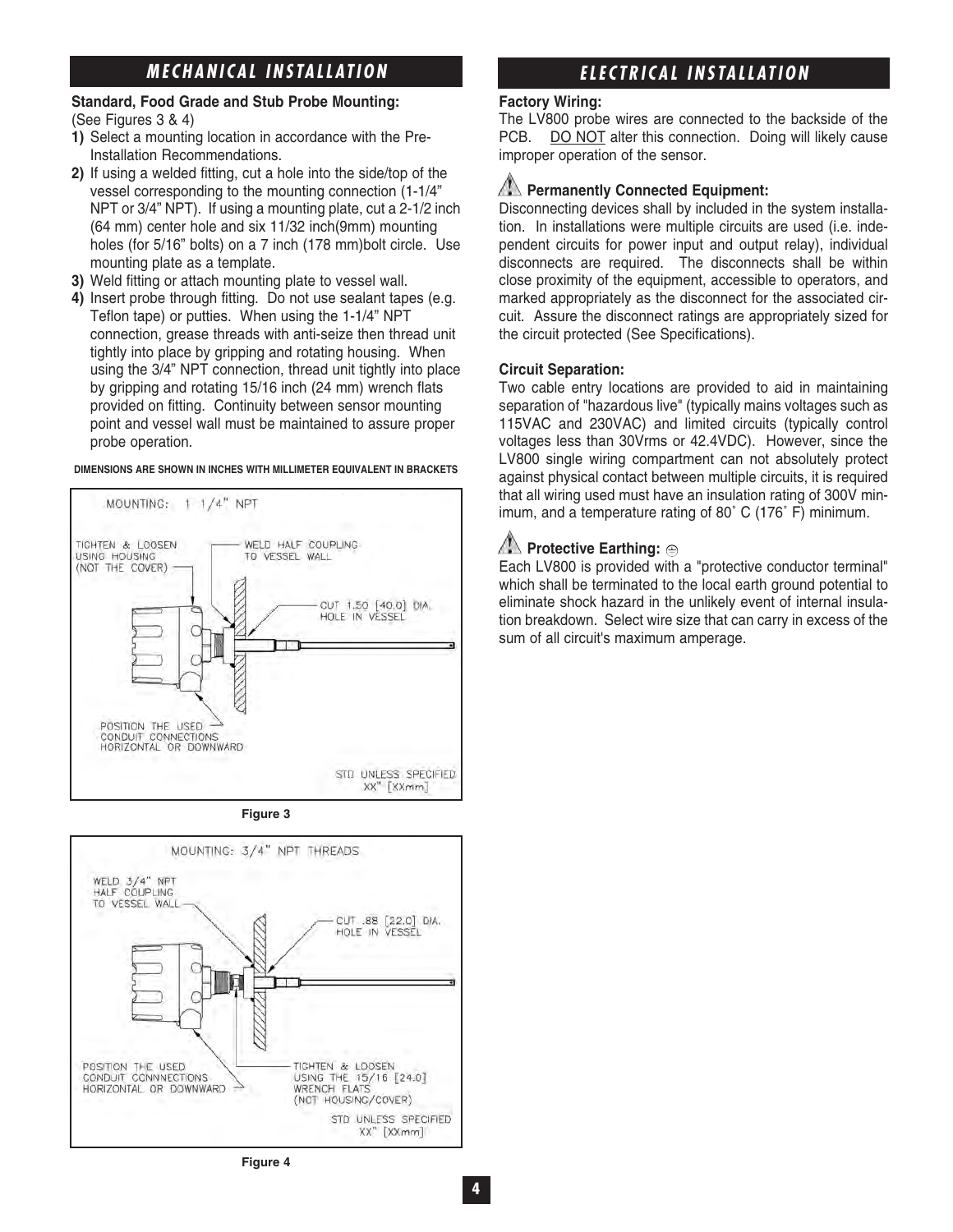#### **Power Input:** (See Figure5)

The LV800 is designed to accept either 115VAC or 230VAC (factory set). Verify the intended voltage supply is compatible with the voltage configuration indicated on the electronics and the external nameplate. Connect power as shown in Figure 5. Select wire size that can deliver suitable voltage and current for the application.

#### **Output Relay Contacts:** (See Figure 5)

The LV800 is equipped with one or two sets of isolated contacts which indicates whether or not material is being detected within the vessel. This output is also influenced by the selection of the "fail-safe" switch as described in the "Calibration" section of this manual. The designations on the circuit board relate to the contact status when the material is "not" sensed and the failsafe switch is in the "low" mode. These contacts can be connected to any type of control device, provided that ratings are observed (See Specifications). Select wire size that can deliver suitable voltage and current for the application.



**Figure 5**

## **CALIBRATION**

#### **Sensitivity:** (See Figure 6)

Sensitivity is set in the field via a "Sense Adjust" 25-turn potentiometer.

The "Sense Adjust" tunes the sensitivity of the LV800 to the material being sensed. Rotating the adjustment in a clockwise direction will increase the sensitivity making the material easier to "detect". There are two different procedures which can be used in the calibration process. Both utilize the simple "2-Step Calibration" procedure. One procedure sets the sensitivity with the probe being exposed to the material, while the second procedure exposes the probe to free air only. Since the capacitance being measured is directly related to the material being sensed, the best results will be achieved by setting the calibration while the probe is exposed to the application material.

#### **2-Step Calibration- probe exposed to material**

- **1)** While the probe is not covered with material, rotate "Sense Adjust" clockwise just until "Sense" (yellow) LED turns on.
- **2)** Permit the application material to cover the probe. **While counting the number of revolutions**, rotate "Sense Adjust" counter-clockwise until the "Sense" (yellow) LED turns off. Reposition "Sense Adjust" at the half way point between the LED on and LED off settings. (e.g. After inserting the probe into the material, if it takes 2 counter-clockwise turns of "Sense Adjust" for the "Sense" (yellow) LED to turn off, then "Sense Adjust" should be repositioned 1 clockwise turn.)



**Figure 6**

#### **2-Step Calibration- probe exposed to free air only**

- **1)** Rotate "Sense Adjust" clockwise just until the "Sense" (yellow) LED turns on.
- **2)** Reposition "Sense Adjust" a number of turns counterclockwise with respect to the three described sensitivities below (see Figure 7). It is desirable to reposition "Sense Adjust" in accordance to "2-Step Calibration - probe exposed to material" procedure once material can cover the probe. Materials with high dielectric constants or conductivity, require the sensitivity adjustment further counterclockwise than those applications with low dielectric constants.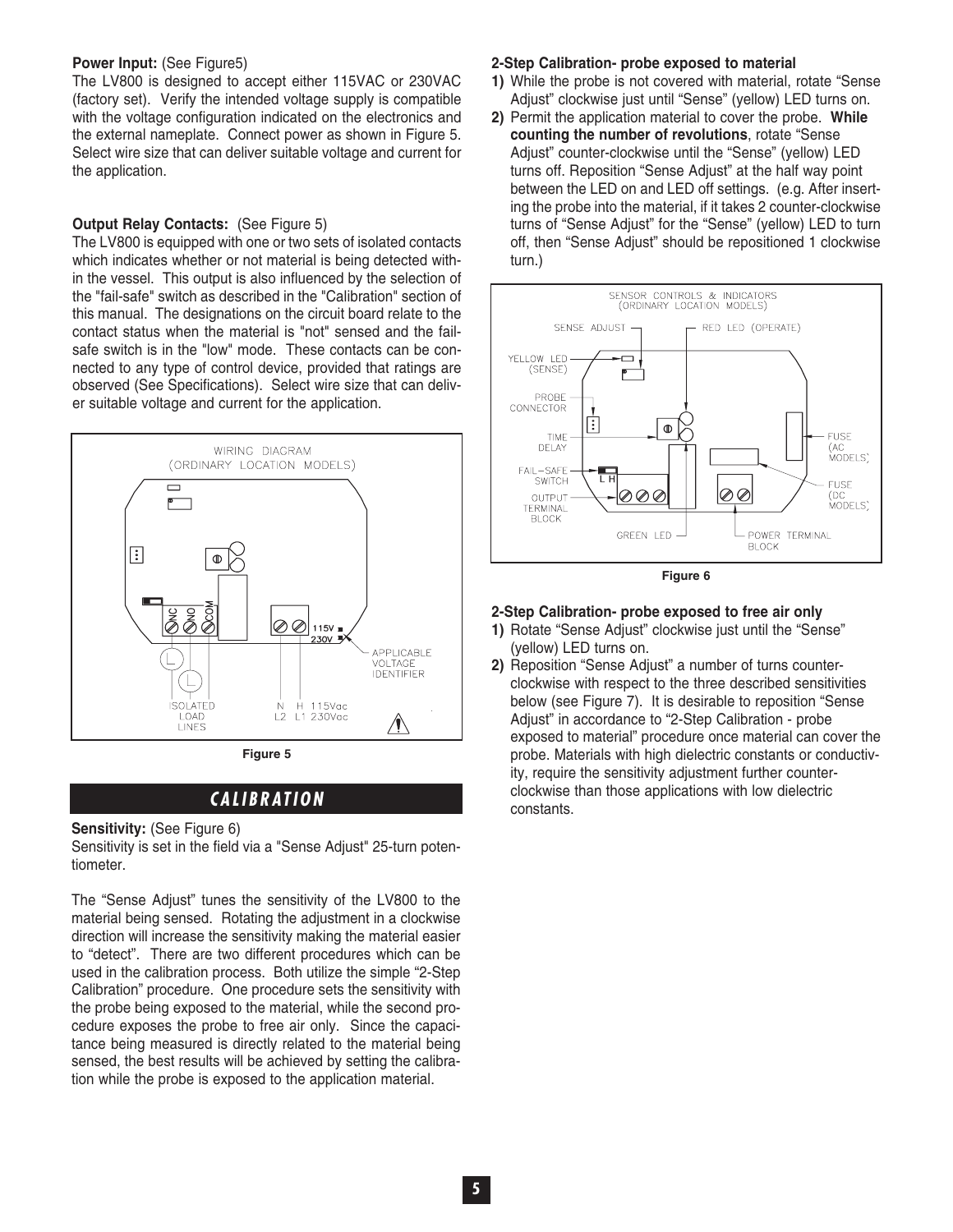| SENSITIVITY SETTING OF THE LV800         |         |                                           |                                                    |
|------------------------------------------|---------|-------------------------------------------|----------------------------------------------------|
| <b>SENSITIVITY</b><br><b>DESCRIPTION</b> |         | NO. OF MATERIAL<br>ADJ TURNS DIELECTRICS. | TYPICAL<br><b>APPLICATIONS</b>                     |
| <b>HIGH</b>                              | $0 - 1$ | $1.5 - 3.0$                               | PLASTICS, SOAP, OILS,<br>RUBBER, CEMENT            |
| <b>MED</b>                               | $1 - 3$ | $3.0 - 9.0$                               | GRAINS, FERTILIZERS,<br>FEED, SALT                 |
| <b>LOW</b>                               | > 3     | >9.0                                      | WASTEWATER, SLURRIES,<br>ANY WATER BASED SOLUTIONS |

**Figure 7**

#### **Delay:**

A potentiometer is provided for setting the time delay between the time material is "sensed" (Yellow LED on) and the time the relay contact output changes (Red LED on). Units have a 1 turn potentiometer. A clockwise rotation will increase the delay from .25 to 15 seconds. This adjustment minimizes false signals associated with temporary material shifts. The delay between the time material is "not sensed" (Yellows LED off) and the time the relay contact output changes (Red LED off) is fixed at .25 seconds.

#### **Fail-safe:** (see Figure 8)

The term fail-safe refers to the output signal condition which occurs with a loss of power to the probe. A switch permits selection of either low or high fail-safe.

**High Fail-Safe:** The relay will de-energize when material is sensed at high level or with power loss.

**Low Fail-Safe:** The relay will de-energize when material is below low level or with power loss. Note the designations on the electronics label refer to the relay contact status when no material is sensed and low fail-safe is selected (Relay is de-energized). The designations are reversed when no material is sensed and high fail-safe is selected (Relay is energized).



**Figure 8**

#### **Indicators:** (See Figure 9)

**1) Yellow LED** - Its status describes the "sensing" condition of the LV800. Illumination indicated that the amount of capacitance established by the "Sense Adjust" has been detected. Its status is not affected by the time delay setting of the fail-safe setting. This LED can only be seen when the cover has been removed.





- **2) Red LED** Its status describes the "operate/output" condition of the LV800. Illumination indicated the relay is in the "operate/material sensed" condition. Its state is influenced by the time delay setting but not by the fail-safe setting. This LED is aimed at the lens in the cover so it can be seen with the cover on or off.
- **3) Green LED** Its status indicates "no material sensed" condition of the LV800 in combination with the time delay setting. If material has not been sensed for a long enough time (as set by the time delay setting), this LED will be illuminated. The red and green LEDs should never be illuminated at the same time. The green LED's state is not affected by the fail-safe setting. This LED is also aimed at the lens in the cover so that it can be seen with the cover on or off.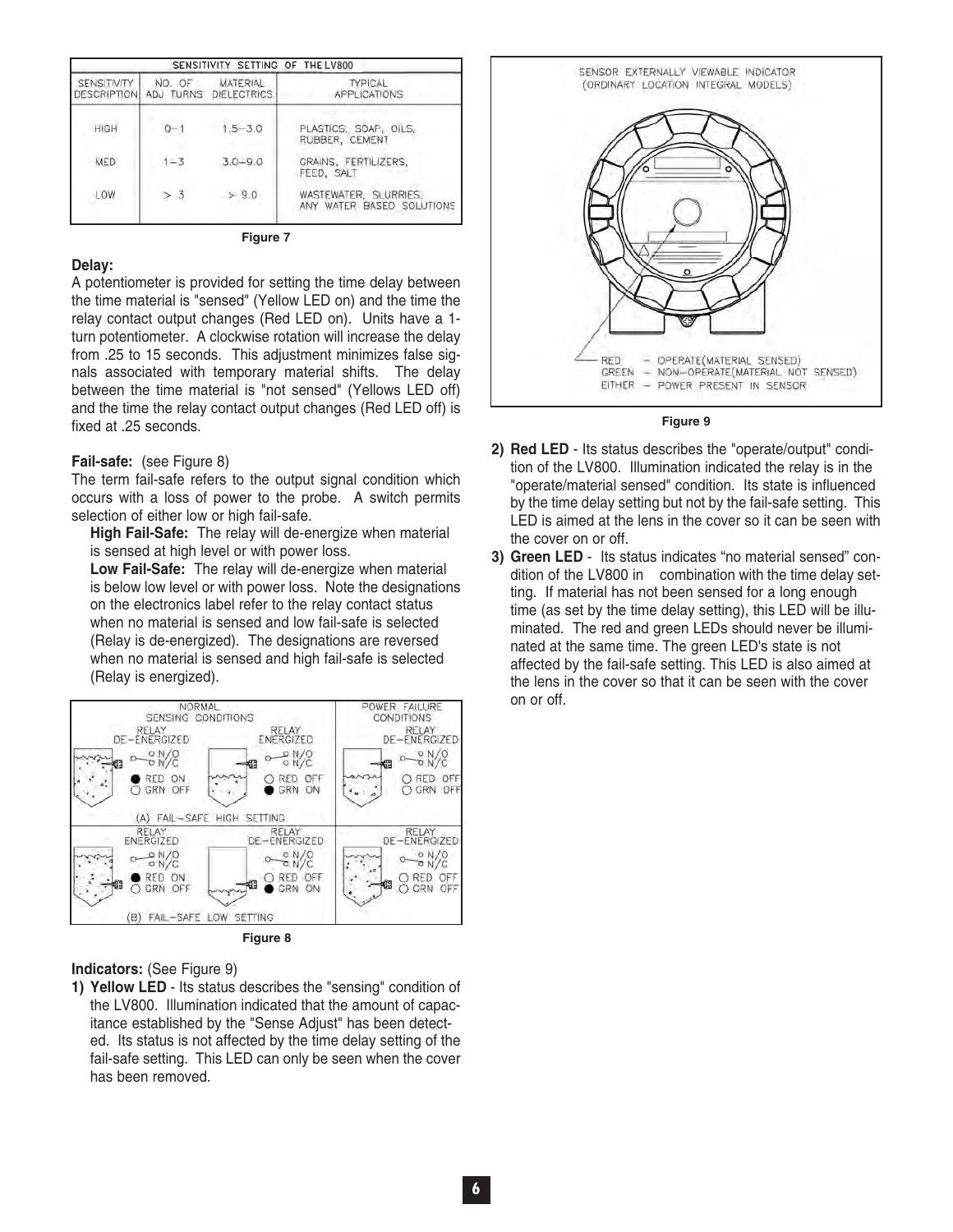## **TROUBLESHOOTING MAINTENANCE**

#### **PROBLEM: Sensor will not sense material CAUSE/SOLUTION:**

- **1)** Verify power is applied to the sensor.
- **2)** Verify "Sense Adjust." Reposition adjustment clockwise therefore making the probe more sensitive to "difficult to sense" materials.
- **3)** Verify probe coverage when sensing is expected. The sensor is not designed to be "tip sensitive." Permit significant probe coverage before expecting material sensing.
- **4)** Verify electrical continuity between sensor housing and vessel wall.
- **5)** Verify connection of the electronic module to the probe.

### **PROBLEM: Sensor remains in the "SENSE" mode even when material is absent**

#### **CAUSE/SOLUTION:**

- **1)** Verify the active probe is not in direct contact with any internal vessel structure. If so, reposition sensor.
- **2)** Verify "Sense Adjust" setting. Reposition adjustment counter-clockwise therefore making the probe less sensitive to "easy to sense" materials.
- **3)** Verify there is not a large buildup of material between the active probe and the probe housing. See "Cleaning" in the "Maintenance" section of this bulletin.

#### **PROBLEM: Sensor does not seem to hold its calibration CAUSE/SOLUTION:**

- **1)** Verify that the "sense adjust" is positioned at ideal point as described in 2-Step Calibration procedure. Placing setting too close to threshold can create nuisance false signals.
- **2)** Maximize probe coverage of material being sensed. "Difficult to detect" materials (i.e. low dielectric or light materials) are more easily detected when more probe is covered. Avoid setups where "probe tip sensitivity" is required.
- **3)** Insure electrical continuity between the probe's mounting point (3/4" NPT or 1 1-4" NPT) and the bin wall. Sealant tapes (i.e. Teflon tape) can electrically isolate these regions and make sensing more difficult.
- **4)** Assess the temperature swing that the electronics sees in application. Applications with "difficult to detect" materials and that experience a wide temperature swing are the most vulnerable. Consult factory for support.

#### **PROBLEM: Output contacts perform opposite of designations (N/O, N/C)**

#### **CAUSE/SOLUTION:**

**1)** Designations on PCB relate to relay status when in "Fail-Safe Low" mode and when no material is sensed. If "Failsafe High" mode is used, the designations are reversed. Swap wire terminations of N/O and N/C if necessary. Changing the fail-safe selection is not recommended.

#### **Fuse Replacement:**

The fuse incorporated into the LV800 PCB is not intended for operator replacement. A qualified technician can replace the applicable fuse according to the following specifications. If necessary, consult the factory for additional technical assistance or for return of the LV800.

|  | 15VAC |  |
|--|-------|--|
|--|-------|--|

|             | F1: 5x20mm, 0.63A Time Lag (Slo-Blo), 250VAC |
|-------------|----------------------------------------------|
| Littelfuse: | #218.063                                     |
| Bussman:    | #GDC-63mA                                    |
| 230VAC      |                                              |

F1: 5x20mm, 0.32A Time Lag (Slo-Blo), 250VAC Littelfuse: #218.032 Bussman: #GDC-32mA

#### **Preventive Maintenance:**

The LV800 design is virtually maintenance free. In typical applications, once the sensor is properly calibrated, it will operate without any further attention. In abrasive applications, probe condition should be periodically observed. Although the probe's construction is made with high quality engineering plastics, heavy abrasion can wear away the probe's insulators. This can influence the calibration and eventually lead to sensor failure. The electronics are housed in a weatherproof enclosure. In addition the PCBs are conformal coated with a siliconebased material to further prevent electrical influence by condensation. The sensor electronics should periodically be observed for any signs of contamination caused by improper enclosure protection (i.e. insure cover is fully engaged, and that wire entries are properly sealed.)

#### **Cleaning Requirements:**

Environmental and hazardous location protection is highly dependent on the proper installation of the cover to the housing. A lubricant is applied to the housing/cover threads to enhance ability to twist-on twist-off cover. Clean and re-lubricate threads if necessary to insure trouble-free operation. Do not physically alter threads in anyway otherwise environmental or hazardous location protection could be compromised.

The driven shield feature of the LV800 is designed to minimize the need for cleaning the probe portion of the sensor. In applications where material build-up is so excessive that electronics can not adequately compensate, probe cleaning may be necessary. If so, wipe the probe with a clean damp cloth from the housing to the probe tip.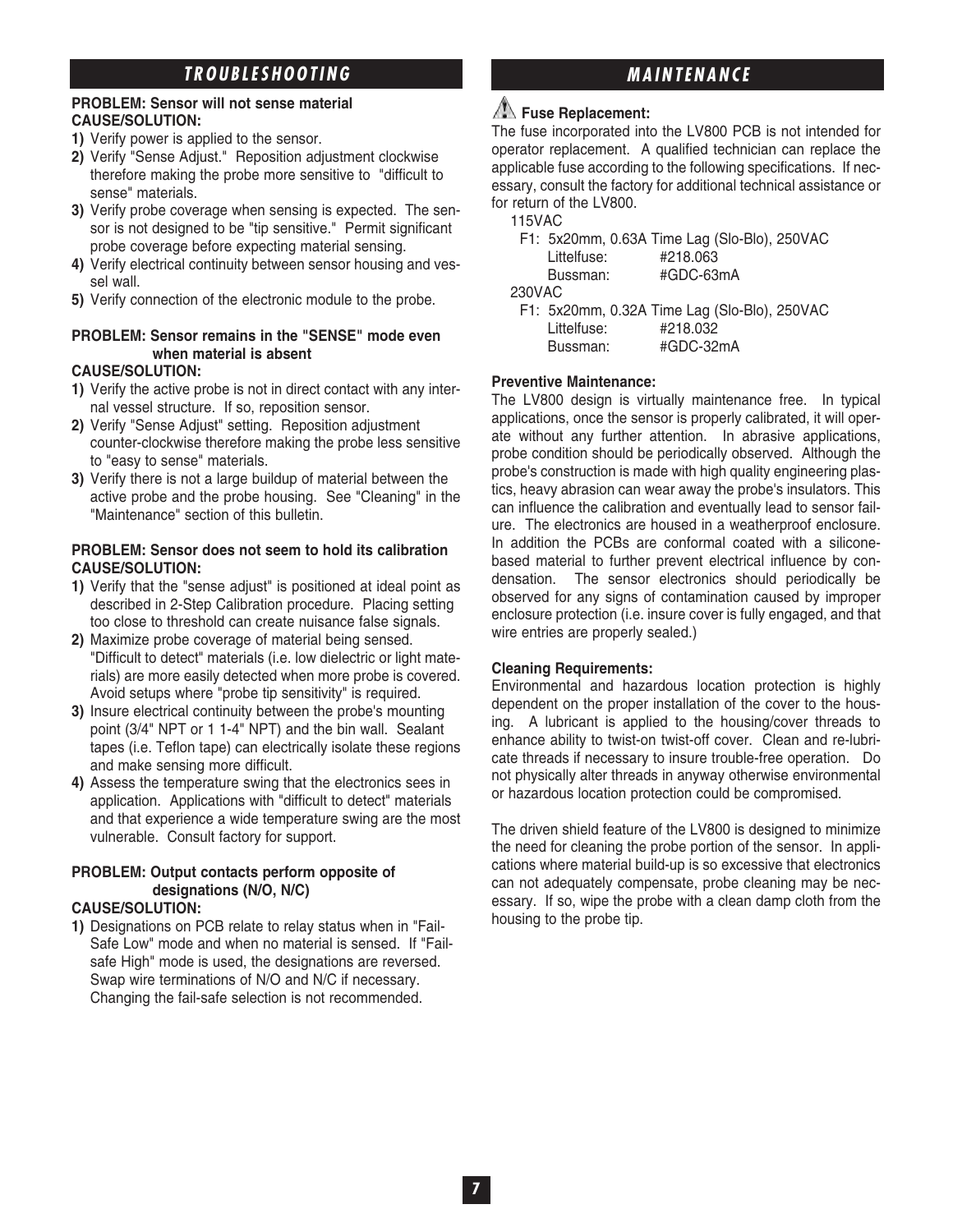## **MECHANICALS**

**DIMENSIONS ARE SHOWN IN INCHES WITH MILLIMETER EQUIVALENT IN BRACKETS**



**Standard Probe**



**Stub Probe**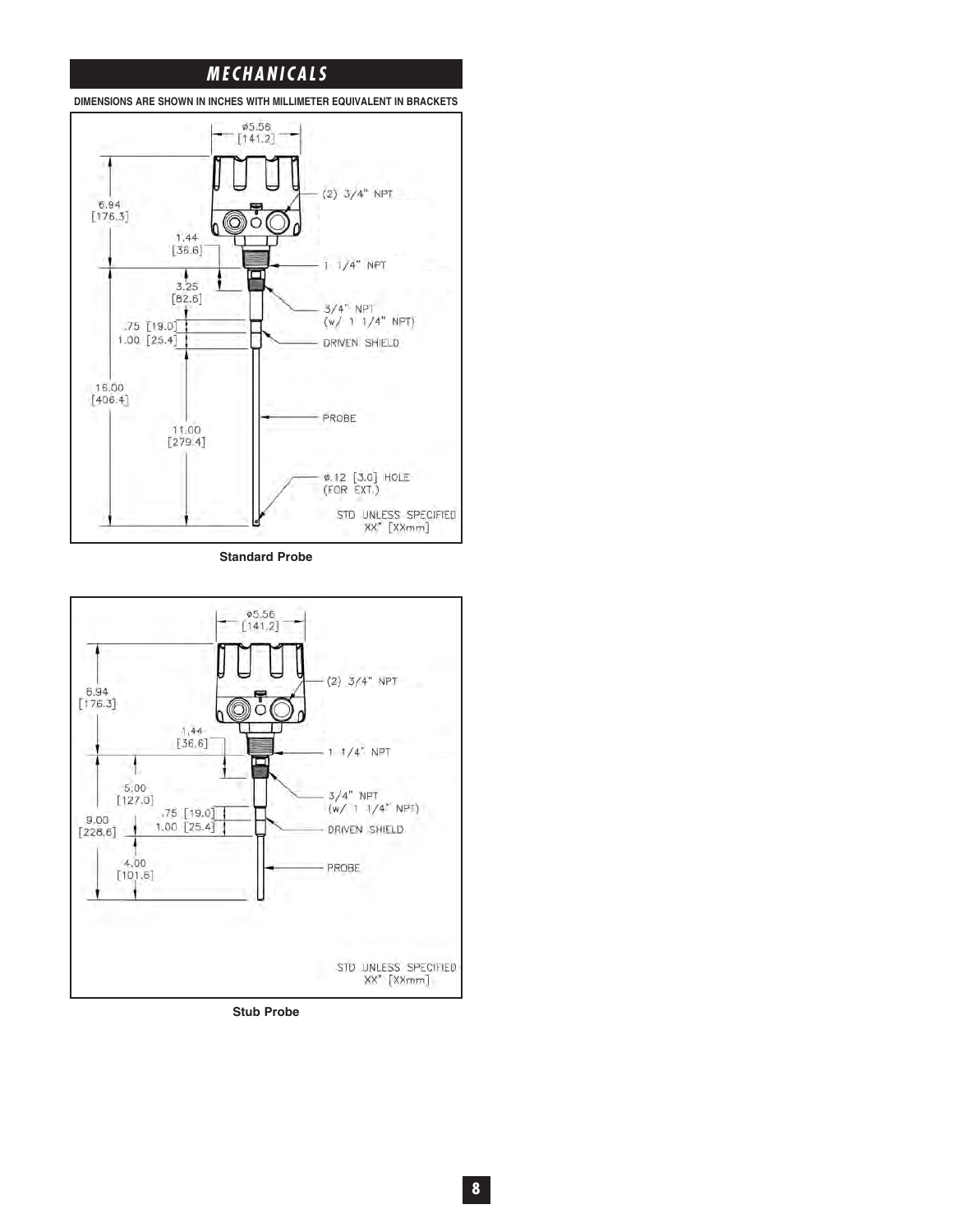### **General Safety**

CAUTION: It is essential that all instructions in this manual be followed to ensure proper operation of the equipment and safety of operating personnel. Use of equipment not specified herein, may impair protection provided by equipment. The use of this symbol is used throughout manual to highlight important safety issues. Please pay particular attention to these items.

### **Electrical Shock Caution**

Certain LV800 models are powered with HIGH VOLTAGE. No operator serviceable parts are inside. All servicing is to be performed by qualified personnel. Each MK-2e is provided with a "protective conductor terminal" which shall be terminated to earth ground potential (See Electrical Installation). This product's design complies with EN61010-1 installation category II and pollution degree 2.

#### **Electromagnetic Compatibility (EMC)**

The LV800 was tested and found to comply with the standards listed below. The LV800 should not be used in residential or commercial environments. Compliance to EMC standards was demonstrated by means of a test setup using the following installation methods.

- **1)** LV800 enclosure was connected to earth ground (protective earth).
- **2)** No specific wiring convention was used to supply power or to retrieve output signal from the LV800.

EMC Emissions:

| Meets | EN 61326-1<br>EN 55011<br>EN 61000-3 | Electrical Equipment for Control Use, EMC<br>Radiated and conducted emissions<br>(Class A- industrial)<br><b>Fluctuations/Flicker</b> |
|-------|--------------------------------------|---------------------------------------------------------------------------------------------------------------------------------------|
|       |                                      |                                                                                                                                       |
| Meets | FCC Part 15B:<br>CISPR <sub>11</sub> | <b>RF Devices, Unintentional Radiators</b><br>Radiated and conducted emissions<br>(Class A- industrial)                               |
|       | <b>EMC Immunity:</b>                 |                                                                                                                                       |
|       | Meets EN 61326-1                     | Electrical Equipment for Control Use,<br>EMC                                                                                          |
|       | IEC 1000-4-2                         | Electrostatic discharge (industrial)                                                                                                  |
|       | IEC 1000-4-3                         | RF radiated EM fields (industrial)                                                                                                    |
|       | IEC 1000-4-4                         | Electrical fast transients (industrial)                                                                                               |
|       | IEC 1000-4-5                         | Electrical surges (industrial)                                                                                                        |
|       | IEC 1000-4-6                         | RF conducted EM energy (industrial)                                                                                                   |
|       | IEC 1000-4-8                         | Power frequency magnetic fields<br>(industrial)                                                                                       |
|       | IEC 1000-4-11                        | Source voltage deviation                                                                                                              |

## **SAFETY SPECIFICATIONS**

| Power:<br>Altitude:                          | 115VAC (±15%); 2.5VA; 50/60Hz / 230VAC (±15%); 2.5VA; 50/60Hz<br>6562 ft (2000 m) max                                             |
|----------------------------------------------|-----------------------------------------------------------------------------------------------------------------------------------|
| <b>Installation Category:</b>                | Ш                                                                                                                                 |
| <b>Pollution Degree:</b><br>Ambient Op Temp: | 4 (Reduced to 2 by enclosure) Suitable for indoor/outdoor use<br>-40° F (-40° C) to +150° F (+65° C)                              |
| *Internal Bin Temp:                          | To +176° F (+80° C) w/alum. mount (<104° F (40° C) ambient)                                                                       |
|                                              | To +400° F (+204° C) w/SS mount (<122° F (50° C) ambient)                                                                         |
| <b>Output Relay:</b>                         | SPDT, 5A @ 250VAC, 30VDC maximum                                                                                                  |
| <b>External Indicators:</b>                  | Red and green LEDs indicating power and operating mode                                                                            |
| Sensitivity:<br>Stability:                   | Multi-turn potentiometer adjustment 0.5pf to 150 pf<br>$\pm 0.015$ pf per degree F ( $\pm 0.027$ pf per degree C) @ 0.5pf setting |
| Time Delay:                                  | 0.25 to 15 sec delay-to-activate, adjustable                                                                                      |
|                                              | 0.25 sec delay-to-deactivate, fixed                                                                                               |
| Fail-Safe:                                   | Switch selectable - HI/LO                                                                                                         |
| Build-up Immunity:                           | Protected via driven shield to 150 ohm load                                                                                       |
| Enclosure:                                   | Cast alum screw-on cover, beige polyester pwdr coat, NEMA 4, IP66                                                                 |
| <b>Conduit Connection:</b><br>**Approvals:   | Two (2) 3/4" NPT connections<br>CSA <sub>US</sub> CSA <sub>C</sub> Ordinary Locations, CE Mark(Ordinary location only)            |
| <b>Standard/Food Grade Probe</b>             |                                                                                                                                   |
| Mounting:                                    | 1-1/4" NPT alum or combo 3/4" NPT 316SS and 1-1/4" NPT alum                                                                       |
| Probe Material:                              | 3/8in(9.5mm) dia. 316SS probe & guard, PPS insulators                                                                             |
| Probe Length:                                | 16in(406mm) from alum mounting                                                                                                    |
| Temp (Probe Only):                           | PPS+450° F (+232° C) max;                                                                                                         |
| Pressure:<br><b>Stub Probe</b>               | 50 psi(3.5 bar) max (alum connection); 150 psi(10 bar) max (3/4" NPT SS)                                                          |
| Mounting:                                    | 1-1/4" NPT alum, or combo                                                                                                         |
|                                              | 3/4" NPT 316SS and 1-1/4" NPT alum                                                                                                |
| Probe Material:                              | 3/8in(9.5mm) dia. 316SS probe & quard, PPS insulators                                                                             |
| Probe Length:                                | Cut to customer specification; application dependent                                                                              |
|                                              | Temp (Probe Only): PPS +450° F (+232° C) max                                                                                      |
| Pressure:                                    | 50 psi(3.5 bar) max (aluminum); 150 psi(10 bar) max (3/4 NPT SS)                                                                  |
|                                              |                                                                                                                                   |
|                                              |                                                                                                                                   |

\*Influenced by mounting, material thermal conductivity and ambient temperature.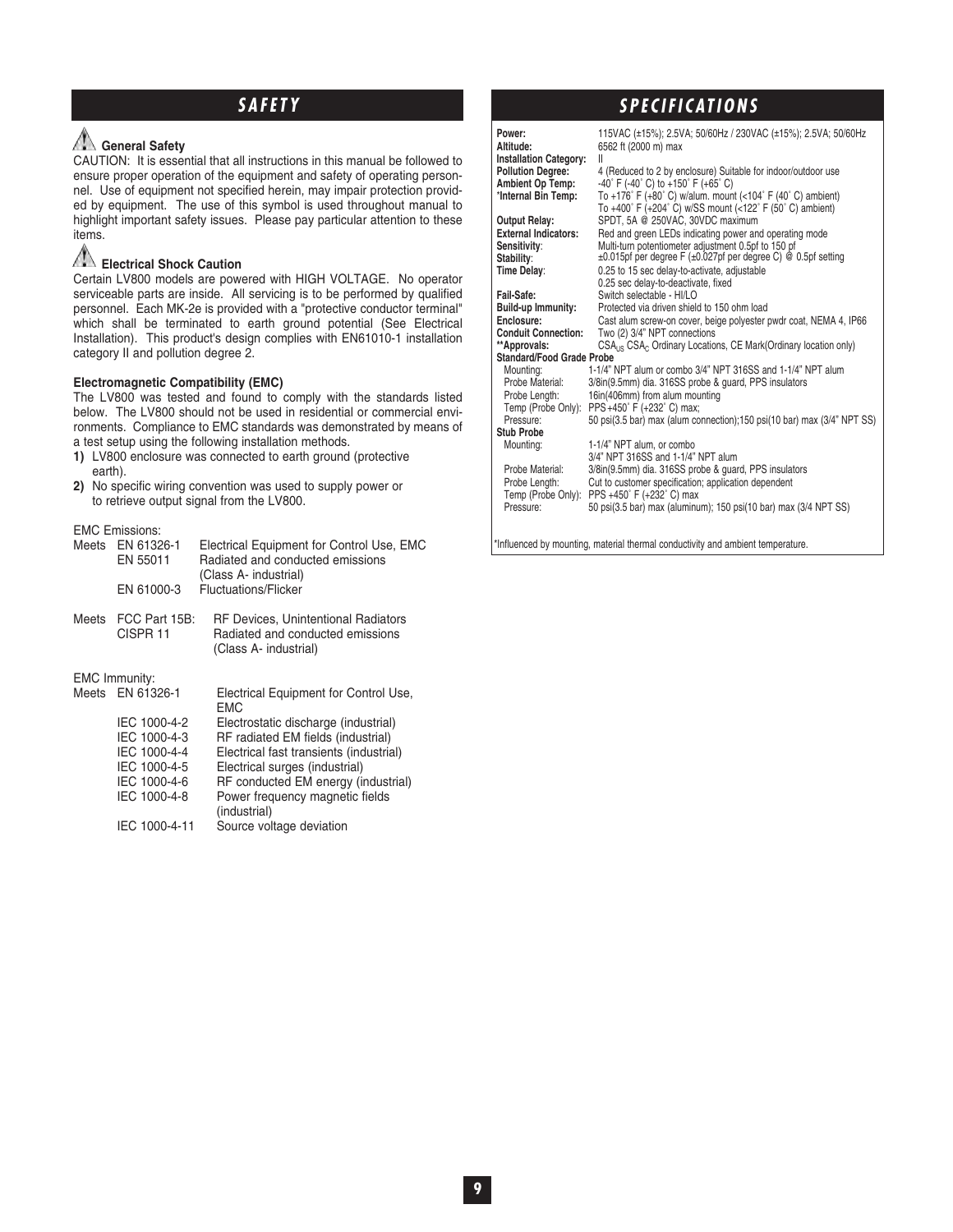

## **WARRANTY/DISCLAIMER**

OMEGA ENGINEERING, INC. warrants this unit to be free of defects in materials and workmanship for a period of **13 months** from date of purchase. OMEGA's WARRANTY adds an additional one (1) month grace period to the normal **one (1) year product warranty** to cover handling and shipping time. This ensures that OMEGA's customers receive maximum coverage on each product.

If the unit malfunctions, it must be returned to the factory for evaluation. OMEGA's Customer Service Department will issue an Authorized Return (AR) number immediately upon phone or written request. Upon examination by OMEGA, if the unit is found to be defective, it will be repaired or replaced at no charge. OMEGA's WARRANTY does not apply to defects resulting from any action of the purchaser, including but not limited to mishandling, improper interfacing, operation outside of design limits, improper repair, or unauthorized modification. This WARRANTY is VOID if the unit shows evidence of having been tampered with or shows evidence of having been damaged as a result of excessive corrosion; or current, heat, moisture or vibration; improper specification; misapplication; misuse or other operating conditions outside of OMEGA's control. Components in which wear is not warranted, include but are not limited to contact points, fuses, and triacs.

**OMEGA is pleased to offer suggestions on the use of its various products. However, OMEGA neither assumes responsibility for any omissions or errors nor assumes liability for any damages that result from the use of its products in accordance with information provided by OMEGA, either verbal or written. OMEGA warrants only that the parts manufactured by the company will be as specified and free of defects. OMEGA MAKES NO OTHER WARRANTIES OR REPRESENTATIONS OF ANY KIND WHATSOEVER, EXPRESSED OR IMPLIED, EXCEPT THAT OF TITLE, AND ALL IMPLIED WARRANTIES INCLUDING ANY WARRANTY OF MERCHANTABILITY AND FITNESS FOR A PARTICULAR PURPOSE ARE HEREBY DISCLAIMED. LIMITATION OF LIABILITY: The remedies of purchaser set forth herein are exclusive, and the total liability of OMEGA with respect to this order, whether based on contract, warranty, negligence, indemnification, strict liability or otherwise, shall not exceed the purchase price of the component upon which liability is based. In no event shall OMEGA be liable for consequential, incidental or special damages.**

CONDITIONS: Equipment sold by OMEGA is not intended to be used, nor shall it be used: (1) as a "Basic Component" under 10 CFR 21 (NRC), used in or with any nuclear installation or activity; or (2) in medical applications or used on humans. Should any Product(s) be used in or with any nuclear installation or activity, medical application, used on humans, or misused in any way, OMEGA assumes no responsibility as set forth in our basic WARRANTY/DISCLAIMER language, and, additionally, purchaser will indemnify OMEGA and hold OMEGA harmless from any liability or damage whatsoever arising out of the use of the Product(s) in such a manner.

## **RETURN REQUESTS/INQUIRIES**

Direct all warranty and repair requests/inquiries to the OMEGA Customer Service Department. BEFORE RETURNING ANY PRODUCT(S) TO OMEGA, PURCHASER MUST OBTAIN AN AUTHORIZED RETURN (AR) NUMBER FROM OMEGA'S CUSTOMER SERVICE DEPARTMENT (IN ORDER TO AVOID PROCESSING DELAYS). The assigned AR number should then be marked on the outside of the return package and on any correspondence.

The purchaser is responsible for shipping charges, freight, insurance and proper packaging to prevent breakage in transit.

FOR **WARRANTY** RETURNS, please have the following information available BEFORE contacting OMEGA:

- 1. Purchase Order number under which the product was PURCHASED,
- 2. Model and serial number of the product under warranty, and
- 3. Repair instructions and/or specific problems relative to the product.

FOR **NON-WARRANTY** REPAIRS, consult OMEGA for current repair charges. Have the following information available BEFORE contacting OMEGA:

- 1. Purchase Order number to cover the COST of the repair,
- 2. Model and serial number of the product, and
- 3. Repair instructions and/or specific problems relative to the product.

OMEGA's policy is to make running changes, not model changes, whenever an improvement is possible. This affords our customers the latest in technology and engineering.

OMEGA is a registered trademark of OMEGA ENGINEERING, INC.

© Copyright 2005 OMEGA ENGINEERING, INC. All rights reserved. This document may not be copied, photocopied, reproduced, translated, or reduced to any electronic medium or machine-readable form, in whole or in part, without the prior written consent of OMEGA ENGINEERING, INC.